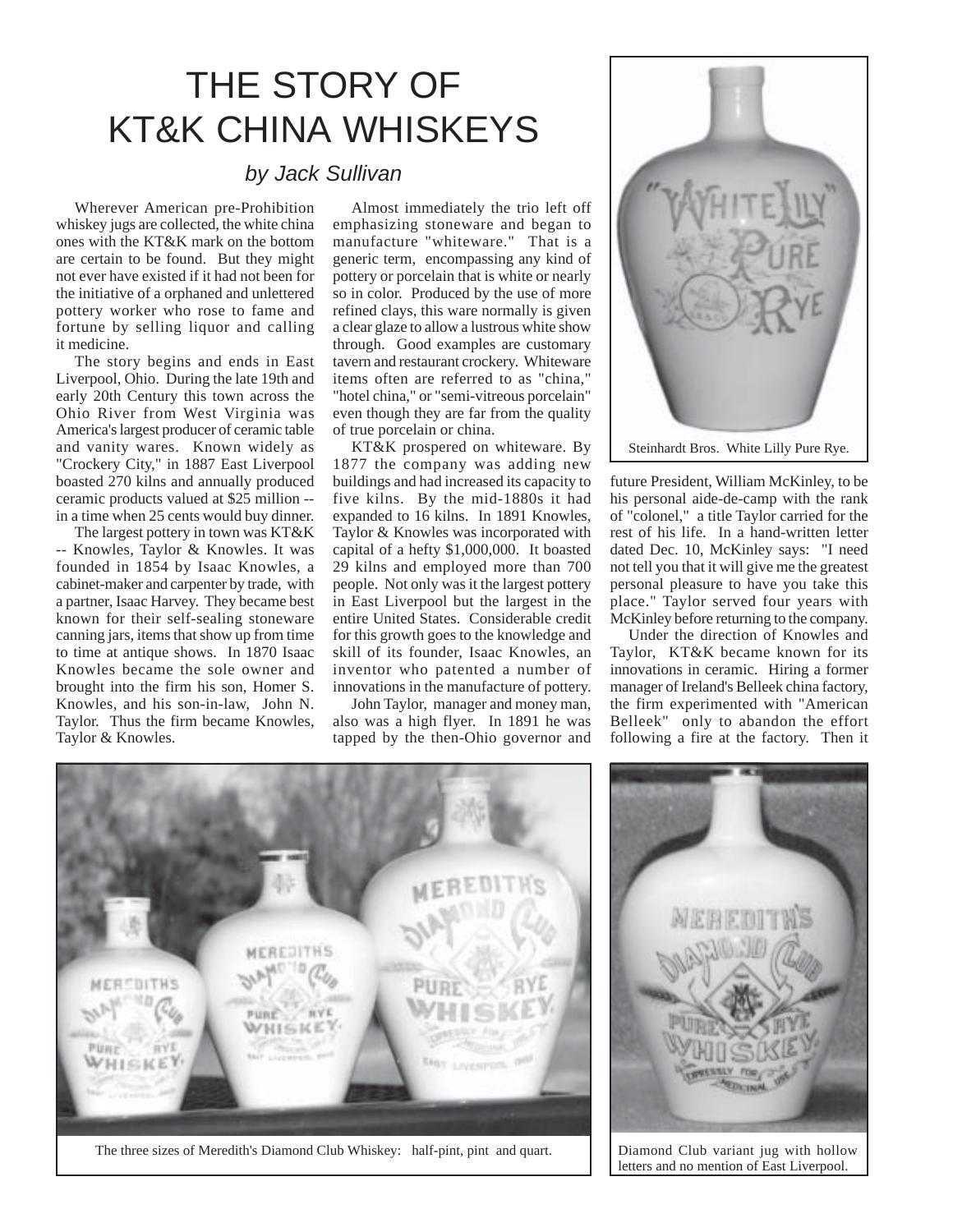

turned to "Lotus Ware," a bone china that was shaped and decorated as art ware. It was highly successful and brought new glory to KT&K. Today Lotus Ware pieces command big prices from collectors.

Yet smart as they were, neither Knowles nor Colonel Taylor apparently considered turning their pottery skills to whiskey jugs. That initiative was the brainchild of George W. Meredith.

Orphaned before he was five years old and having scant education, Meredith worked from 1878 to 1880 at KT&K in one of the lowlier jobs -- jiggerman, the laborer who turned the potter's wheel to shape the clay. After leaving the factory, ostensibly for heath reasons, Meredith rented a storeroom in downtown East Liverpool and with one employee began blending and distributing his own whiskey around town. He had a real genius for marketing his products and early on called his principal brand "Meredith's Diamond Club," reportedly borrowing the name from a prestigious local organization of leading businessmen.

Meredith's whiskey, his advertisements and labels insisted, was "pure." By making that claim he also exhibited his merchandising savvy. The Pure Food and Drug Act would be enacted a few years later and "purity" had the same draw as "all natural" does today. Diamond Club's purity, Meredith claimed, made it "the safest whiskey on earth" for medical purposes. He claimed that one "nip" was worth 10 doses of medicine and boasted that his liquor had been "officially recognized" by the medical profession.

By stressing his whiskey's therapeutic rather than its lubricating qualities Meredith was attempting to circumvent the burgeoning Temperance Movement that eventually would lead to Prohibition. His business expanded rapidly and within a decade Meredith came one of the nation's largest whiskey distributors, serving a clientele, as he put it, "from Maine to California and Canada to the Gulf."

This canny, self-promoting businessman also saw the customer appeal that bottling his whiskey in a whiteware china jug might have. So he talked his former employers at KT&K into shaping a distinctive container, one with a graceful tapering body, a serpent handle, a fancy over-glaze label and plenty of gold trimming. On April 4, 1891, the East Liverpool DAILY CRISIS ran an ad stating: "The G.W. Meredith Co. is offering its Diamond Club Pure Rye Whiskey in china jugs that will come in three sizes." The KT&K whiskey jug was launched -- every one of the bearing the message: "Expressly for Medicinal Purposes."

Before long the white jug with the serpent handle had become an important product of the pottery. Other whiskey distillers and distributors saw that the containers were attractive and commissioned KT&K to apply their labels. In Cincinnati, Sam Klein, a whiskey man with a national reputation as a merchandising

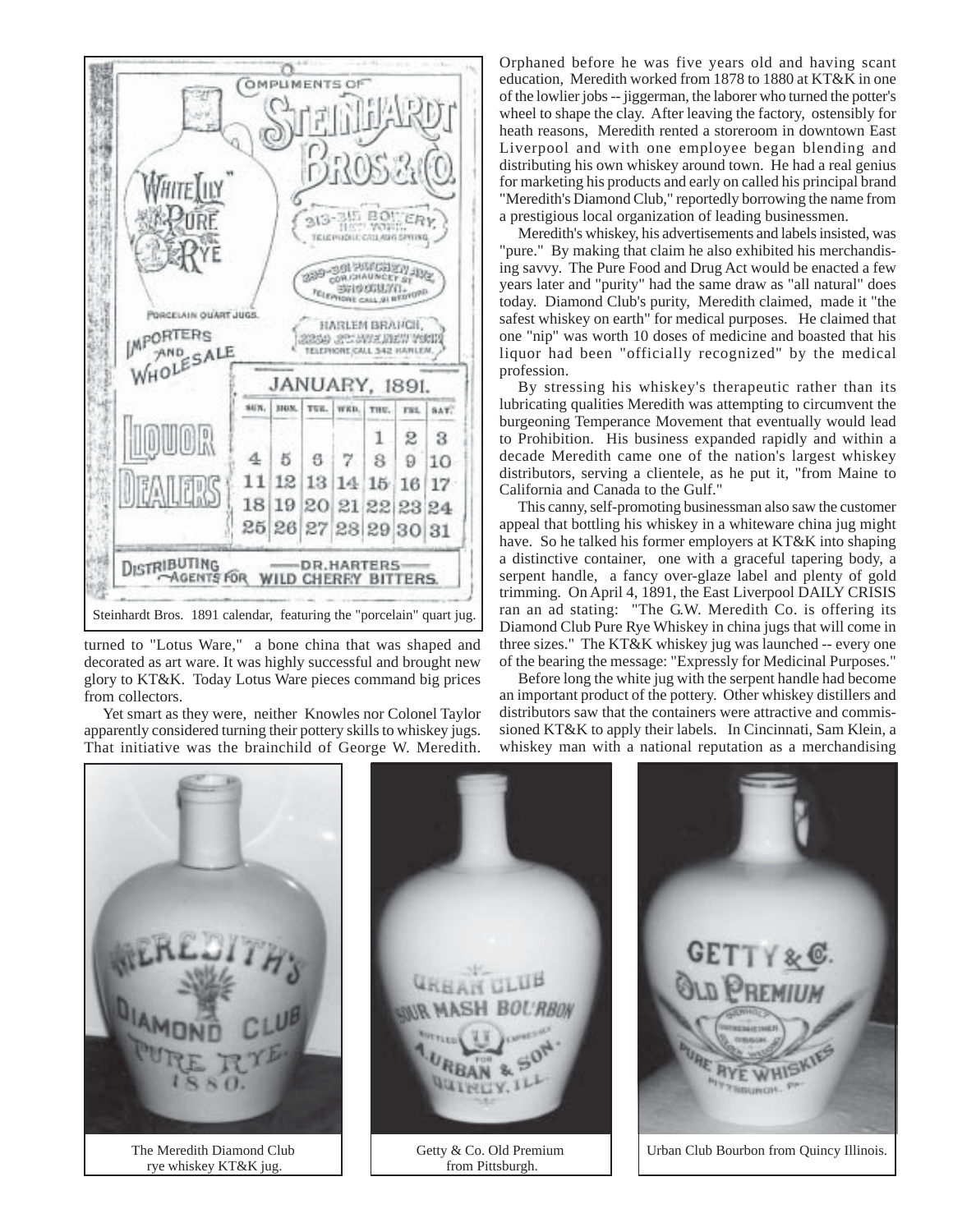genius, found the jugs perfect for his Spring Lake Bourbon and ordered several designs. Steinhart Brothers, liquor dealers in New York City, not only marketed their White Lily Pure Rye in KT&K china, they used pictures of the container in their advertising and promoted White Lily as "bottled in porcelain quart jugs." As far away as Waco, Texas, H. Mayer bought the whiteware for his Old Times brand of bourbon.

But George Meredith remained KT&K's best customer. In addition to the three sizes of Diamond Club available -- quart, pint and half-pint -- he ordered KT&K to make a non-pouring one & one-half inch advertising replica that could be used as a watch fob. He also approved a totally different design for an "1880" Meredith Rye. "East Liverpool" appears on most of his jugs. But when the town voted itself dry in 1907, Meredith retaliated by moving his operations to Pittsburgh and eliminating its name from his KT&Ks.

Throughout the early 20th Century KT&K continued to prosper. Homer Knowles had died in 1892 and Isaac Knowles retired about the same time, replaced by his sons, Willis and Edwin. Col. Taylor ran the firm successfully until 1914 when he retired and his son Homer took over. The coming of National Prohibition, however, spelled the demise of the market for whiskey jugs. Sales of other KT&K products faltered. By the mid-1920s the pottery was struggling financially. In 1923 net income was \$339,000; by 1926, despite being economic boom times, company earnings had fallen to \$44,850.

In March 1929 KT&K's corporate officers approved merging the firm with the ill-fated American Chinaware Corporation. The merger occurred just six months before the Stock Market crash and the onset of the Great Depression. Within two years American Chinaware was bankrupt. Knowles, Taylor and Knowles, the largest pottery in America for the previous 50 years, put out the fires in its kilns, released the remaining workforce and forever ceased operations.

As for George Meredith, after Prohibition wiped out his Pittsburgh liquor business, he migrated to Atlantic City, N.J., where he dabbled in real estate and bottled a popular orangeflavored soft drink called "Whistle." He died in 1924 at the age of 74.

Although the East Liverpool Museum of Ceramics has kept alive the traditions of "Crockery City," through its exhibits of local ceramic products and archival materials, there is no sure way of knowing just how many different styles of KT&K whiskeys were created during the three decades they were in production. Two slightly differing lists from anonymous sources were given to me almost 15 years ago. Subsequently I consolidated the two lists and have looked to add newly found examples as well as variations on known jugs. Among the most interesting to come to light in recent years are a Meredith Diamond Club Rye with painted roses and gothic letters appar-





ently created for the Mount Airy Hotel (North Carolina or Maryland?), and a Klein Brothers and Hyman jug featuring a large "B," apparently for bourbon, again with painted roses.

On the following page is my current list of KT&K whiskey jugs.

In addition to these known KT&K examples reports have been received about examples marked "Old Colony Bourbon" and "Metropolitan Club" -- but these are unconfirmed.

Jack Sullivan has been collecting jugs for many years. He is a regular contributor to Bottles  $\&$  Extras and is the author of *The American Whiskey Jug, A Compilation of Articles*. Jack can be reached at:

4300 Ivanhoe Place Alexandria, Virginia 22304-1512